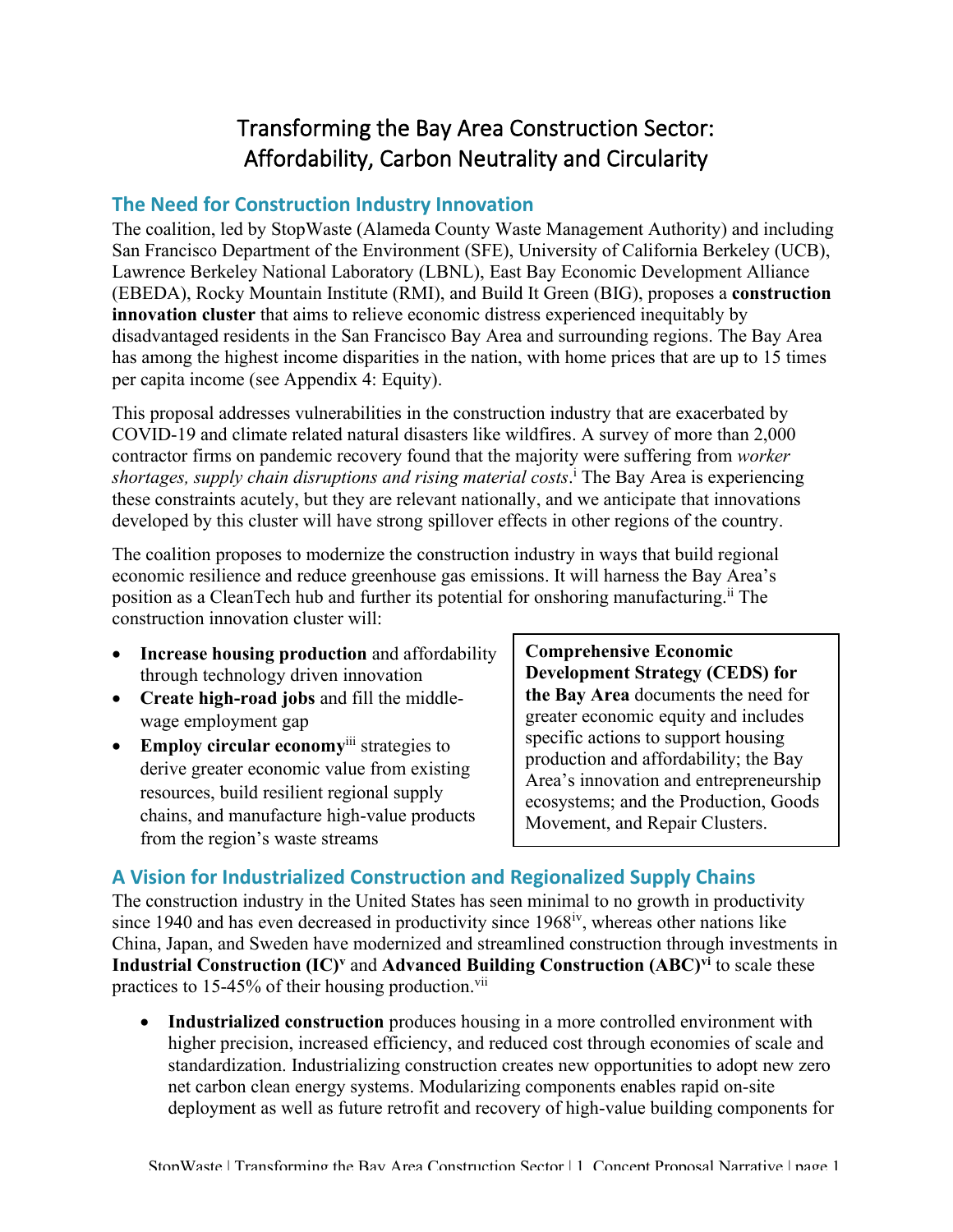a second life, yielding additional cost, resource, and GHG emissions savings. They are also proven to have high standards for quality and strength internationally.

Access to construction materials is also a significant obstacle or enabler to housing production, as demonstrated with COVID-19 supply chain disruptions. The coalition has identified key opportunities to regionalize supply chains to retain or regain manufacturing while reducing embodied greenhouse gas emissions.

- **Cement and concrete** contribute over \$500 million to the Bay Area's gross regional product (GRP)<sup>viii</sup> but the region's sources of natural aggregate are depleted, and its cement plants have closed.<sup>ix</sup> The import-to-export ratio of these products has grown by 40% in five years.<sup>x</sup> Emerging regional innovations, including alternative cementitious materials, carbon sequestering and recycled aggregates have the potential to supply up to  $20\%$  of the current demand.<sup>xi</sup>
- **Agricultural byproducts** such as the 1-2 million tons of straw<sup>xii</sup> from rice and other crops in California could be recovered for construction materials, creating new revenue streams for distressed agricultural communities, providing opportunities to diversify crops vulnerable to climate change, and restoring soil carbon through climate-beneficial agriculture.<sup>xiii</sup> Straw has the potential to garner up to 30% of targeted product segments, such as medium density fiberboard<sup>xiv</sup> and structural insulative panels. Wood biomass from forest thinning to mitigate wildfires can be used in similar application. These opportunities bridge the rural and urban economies in our state.
- **Urban reuse** derives value directly from materials exiting the existing built environment as waste. Deconstruction creates up to three times as many jobs as demolition, which are also higher skilled. With minimal processing, undervalued outputs can be recirculated as high-value products.

# **Anticipated Outcomes:**

Within 4 years of investment, the construction innovation cluster will generate:

- **Local workforce trained** in innovative construction methods and matched with new high-road jobs opportunities.
- **Innovation ecosystem for entrepreneurs** developing new building materials and regionalizing supply chains.
- **Sustainable markets for new products**, driven by corporate commitments and local government policies.
- **Demonstrated proof of concept** for Industrialized Construction so it can be readily adopted to deliver rapidly constructed affordable housing.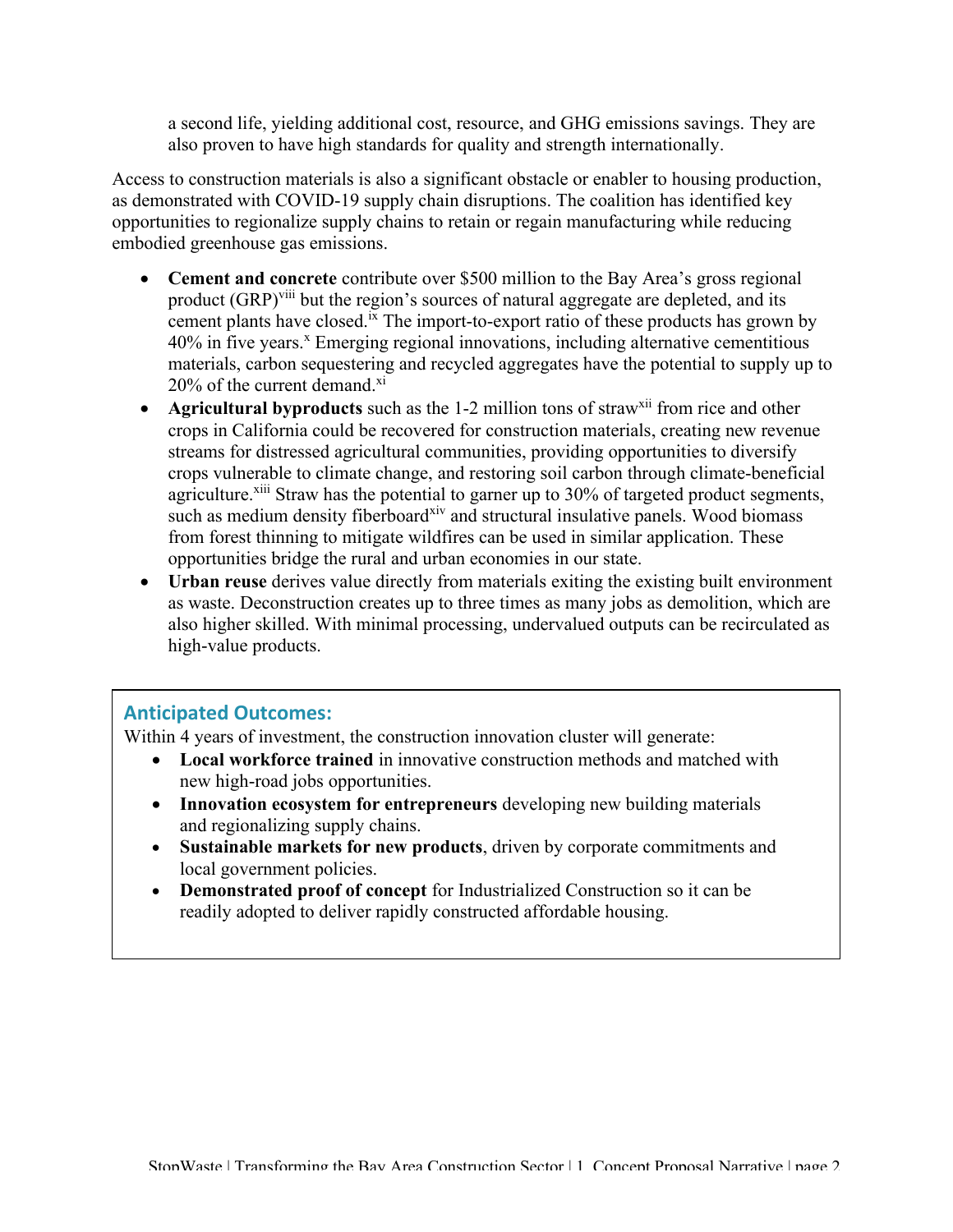# **Proposed Projects**

The coalition has developed a crosssector strategy to address critical points in the industry value chain: material supply, construction methods, and project delivery. The partners we have assembled (see appendices) represent industrial players across the value chain.

We propose a suite of synergistic projects to develop robust regional supply chains and scale industrialized construction to modernize and reduce the cost of new construction. New

#### **Construction Innovation Cluster**



Corresponds to proposed project number

innovations will be supported through the start-up phase with technology development and testing (Project 1) and brought to market through business incubation (Project 2) and infrastructure investments (Project 4). We will prepare the industry to adopt these innovations through education (Project 3), and pilot projects and aligned policymaking (Project 5).

#### **Project 1: Research & Development: Innovation Centers (\$30M) Co-led by UCB & LBNL**

Establish testbeds to advance manufacturing and material innovation that speeds construction, reduces costs, and creates regional business opportunities.

- **Establish a network of testbeds/innovation centers** to support offsite construction, high-value production from waste feedstock, and technologies to enable zero emission and climate resilient buildings**.** (LBNL, UCB)
- **Engage local industry** to identify pre-competitive innovations (Coalition)
- **Support testing and product development and** connect to end user/installer feedback. (LBNL and UCB)
- **Host material innovation prototypes** including waste-to-feedstock production and new concrete alternatives development and testing. (SW, SFE, and LBNL)

The testbeds' capabilities will be marketable to the private sector after the grant period, including safety, lifecycle GHG analysis, and resilience (Appendix 3: Sustainability).

**Deliverables:** Creation of testbeds; development and testing of product innovations **Success Metrics:** Number of product innovations developed

**Potential Match Resources:** Leverage planned upgrades to existing facilities **Risks & Mitigation:** Construction of a testbed faces potential logistical challenges. LBNL has identified multiple potential sites and has the support of Congressman DeSaulnier's office for a facility in Richmond in his district.

**Timeline:** Testbeds ready to open in 1 year and operate for 3 years with grant funding

#### **Project 2: Entrepreneurship: Incubator Program (\$16M) Led by UCB**

Develop an incubator program for construction industry entrepreneurs, based on successful CleanTech incubators for other business sectors currently operated by UCB and LBNL.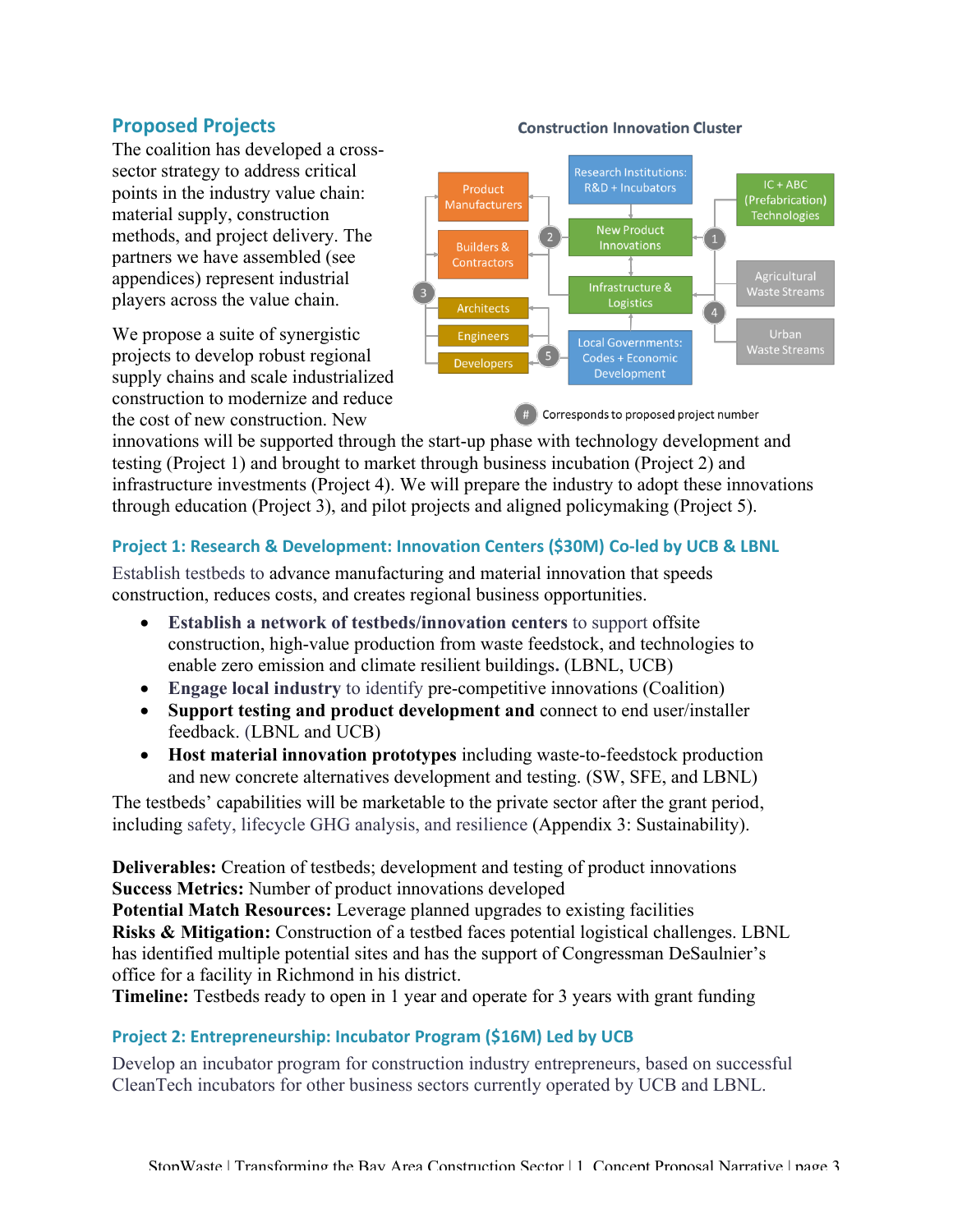- **Target early-stage technologies** and components, providing support to accelerate tech-to-market with finance and business models, managerial training, access to testbeds, and opportunities to connect with funders. $X<sup>x</sup>$  (RMI, EBEDA)
- **Create a network of stakeholders**, including U.S. Department of Energy (DOE)/California Energy Coalition (CEC), design and construction professionals, developers, researchers, industrial partners, trade association, and CleanTech investors. (LBNL, UCB, RMI, and BIG)
- **Work with architecture**, engineering, contracting, and product manufacturing firms directly to support business models to deploy these innovations at scale, and work with financing entities to establish new project financing mechanisms. (RMI)

Stakeholder feedback will inform innovations going from the lab to the marketplace and identify non-technical gaps that need to be addressed by different parties involved.

**Deliverables:** Incubation program services established and entrepreneurs served **Success Metrics:** Number of entrepreneurs served and their jobs and gross product potential; dollars of private capital invested

**Potential Match Resources:** Leveraging resources from existing incubators at UCB **Risks & Mitigation:** Incubators face funding challenges after initial investment. The UCB team has demonstrated a viable corporate membership model for ongoing sustainability. **Timeline:** Incubator to launch in 9 months and operate for 4 years with grant funding

### **Project 3: Workforce Development: Industry Education (\$9M) Led by BIG**

Deliver education and assistance through higher education, industry, labor and community organizations. Work with Construction Trades Workforce Initiative (CTWI) on labor.

- Design & Construction education and technical assistance hub as part of higher education partner networks (UCB and Stanford)
- **Technical assistance** on low emission design, data and analysis. (LBNL)
- **Connect workforce development** opportunities with network of trade unions and educational offerings in **community colleges**. (with cluster partner CTWI)
- **Offer manufacturer and industry partner education,** including design and engineering specification practices, leveraging existing networks such as the regional chapters of the American Institute of Architects. (SW and BIG)
- **Workforce training for deconstruction** and product/material rescue (SFE)
- **Support community-based organization** partners (see Appendix 4) to deliver workforce development, and **industry partners** to deliver on-the-job training.<sup>xvi</sup>

Education will be geared towards developers, design professionals, government planning and permitting staff, and the construction workforce and supply chain on how to integrate construction innovations into their practices.

**Deliverables:** Courses delivered, educational materials, technical assistance provided **Success Metrics:** Number of people educated through each channel, job placements and wage growth, including representation by disadvantaged populations; projects receiving technical assistance their contribution to GRP

**Potential Match Resources:** Leverage existing workforce development and continuing education programs through partner network